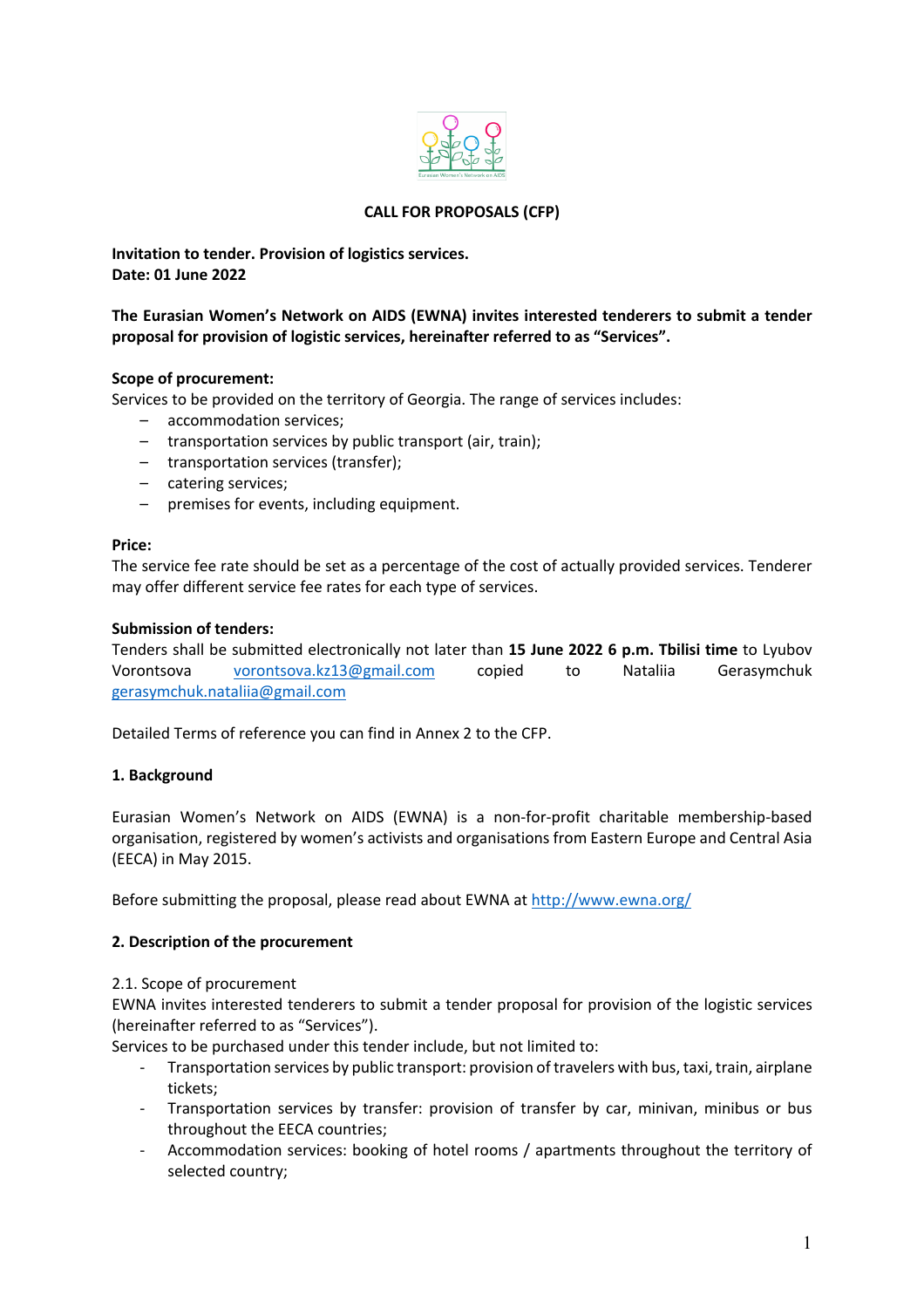- Catering services during business trips or events (general assembly meetings, trainings, seminars, etc.);
- Provision of premises for project events, including equipment;
- Assistance in compliance with the travel rules amid COVID-19 pandemic.

Services to be provided on the territory of Georgia.

Related services include, but not limited to:

- elaboration of routes and detailed description of services to be provided for each logistic request;
- development of itinerary for each traveler;
- provision of support to EWNA and/or travelers during a period of service provision.

## 2.2. Contract period

The contract period runs for 2 calendar months. EWNA is entitled (though not obligated) to extend the contract once or twice with 6 calendar months respectively, with unaltered terms and conditions. The contract start date is estimated at: 20 June 2022.

### 2.3 Volumes

During the contract period, the estimated value is approximately 18 000 USD. No guarantee of obtaining a certain volume is provided.

## 2.4. The language of the tender

The tender shall be written in English. However, the following may be provided in Georgian, Ukrainian or Russian:

- Curriculum Vitae (CV)
- Financial statements
- Bank accounts information
- Statute
- Registration documents
- Reference letters
- Testimonials, certifications, or certificates issued by a party other than the tenderer
- Documents issued by parties other than the tenderer, such as technical specifications, product information, or similar information and documents.

### **3. Selection**

The company will be selected through Least-Cost Selection (LCS) in accordance with EWNA procurement policies. Selection criteria and process are described in Annex 1 to the CFP.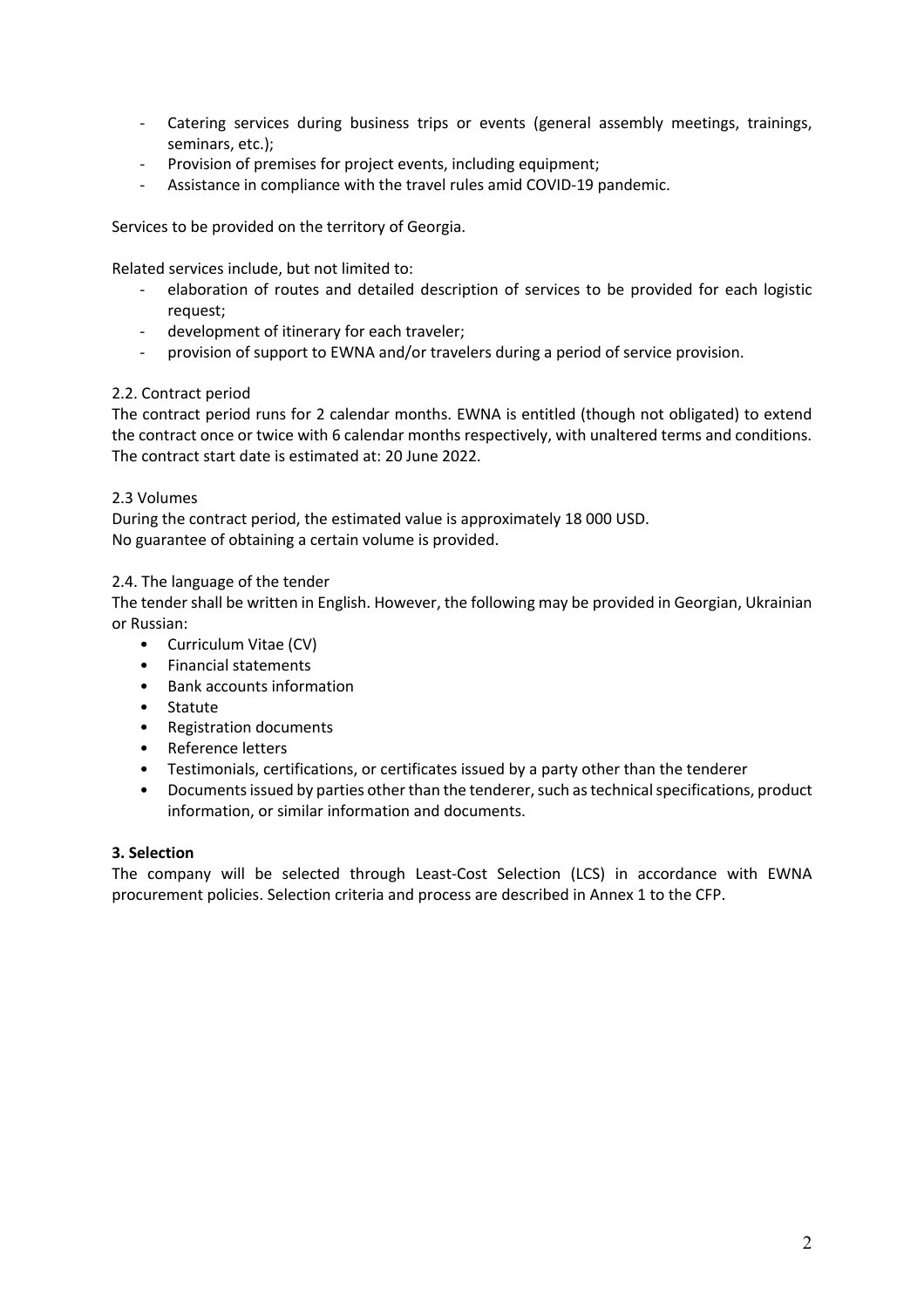# *Annex 1. Selection criteria*

## **1. Introduction**

EWNA will select a company in accordance with the selection procedure established below.

Logistics Companies are invited to submit Technical and Financial proposals for logistics services listed in the ToRs (Annex 2).

The proposal will be the starting point for negotiations and, eventually, for drafting the Agreement to be entered into with the selected company. Company shall bear the expenses in connection with their preparation and submission of the proposals and negotiation of the Agreement. EWNA shall be under no obligation to accept any proposals and shall reserve the right to withdraw the CFP at any time prior to the conclusion of the Agreement, and the Company shall bear no liability or obligations in such case.

## **2. Selection Criteria**

The Company will be selected based on Least-Cost Selection in two stages: on the first stage all candidates will be evaluated on technical criteria. Companies who pass the minimum score for the technical offers set will compete only by price.

The proposals will be evaluated by Evaluation Committee. During the evaluation procedure the Evaluation Committee may, if necessary, contact the Companies for explanations/clarification regarding the proposal they submitted. For this reason, every proposal shall contain contact information for persons whom such requests shall be addressed to.

## **3. Requirements**

The Tenderer must:

- Be professionally competent and have experience in planning and conducting events;
- Be eligible to practice as Logistics provider and work in compliance with the laws, rules and other requirements of the country where the EWNA event is implemented;
- Be unaffiliated with Aidsfonds, EWNA, the Consortium Partners (EHRA, SWAN, Teenergiser and ECOM) and any EWNA governance bodies.

### **4. The technical criteria will include the following**:

| <b>Criteria</b>                                                                             | <b>Points</b> |
|---------------------------------------------------------------------------------------------|---------------|
| Eligibility – Tenderer must satisfy the general and specific requirements defined in ToR    | 20            |
| for provision of logistics services (Annex 2)                                               |               |
| Experience of your firm in relation to the scope of logistic services for non-profit        | 40            |
| organisation funded by international donors not less than 3 years.                          |               |
| Please provide a list of similar non-profit organisations with international funding served |               |
| by your firm.                                                                               |               |
| Staff qualification - your staff assignments and availability to complete the logistics     | 40            |
| services on a timely basis. Participation of senior personnel assigned to the               |               |
| engagement. Knowledge of English, Georgian and Russian (spoken and written).                |               |
| Please provide CVs for all staff to be assigned for the EWNA logistics services provision.  |               |

### **5. The Minimum Technical Score required to pass is 75.**

The Companies obtaining the minimum score for the technical offers set (75 points) will compete only by price.

### **6. Proposal Submission Procedure**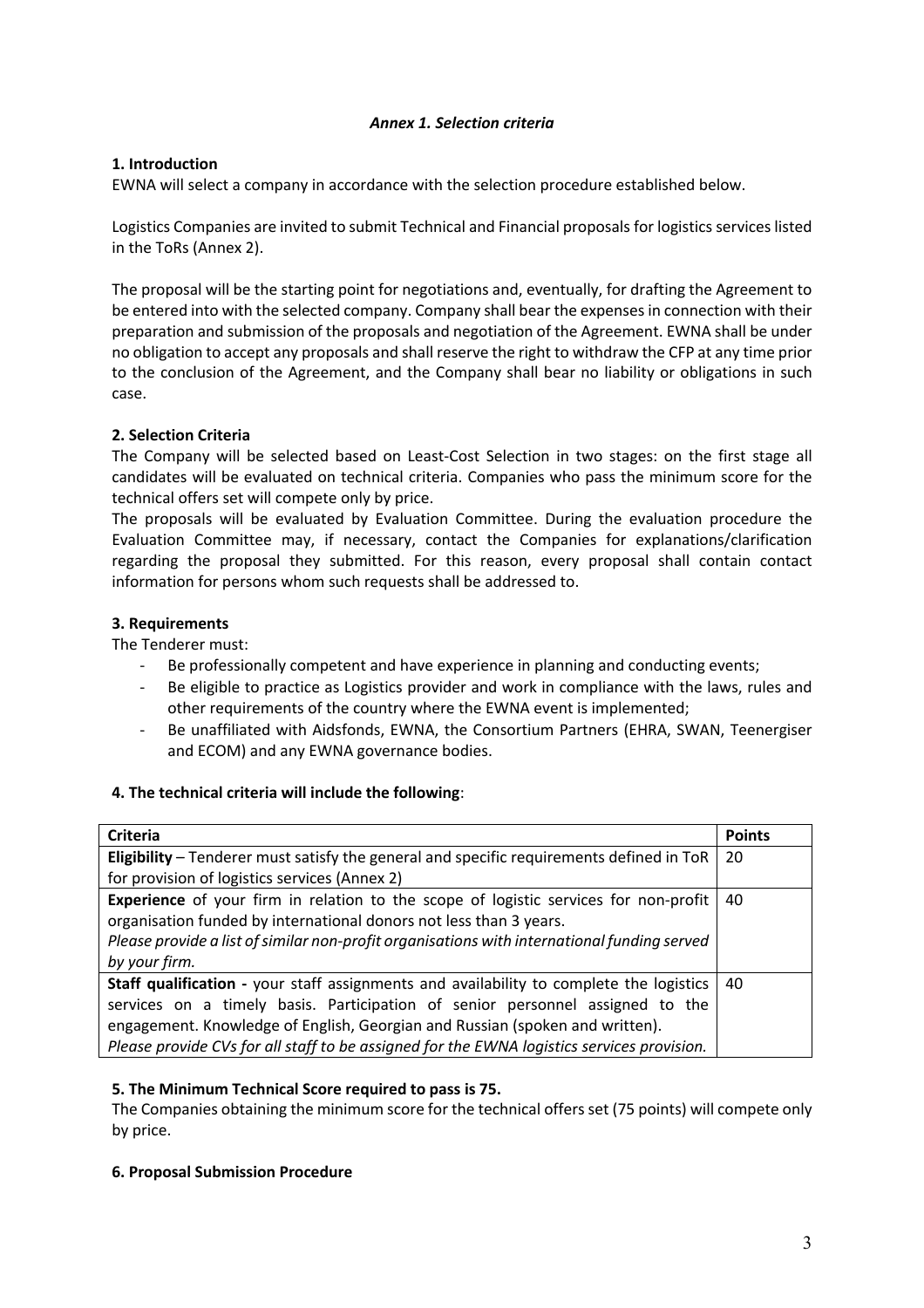The proposal shall include the following documents:

- 1. Technical proposal;
- 2. Financial proposal.

## **7. Information to be submitted**

Information in your proposal must be in the following order:

- 1. Name of your company, address, name and telephone of the authorised person;
- 2. Copy of the document confirming the legal status of the company;
- 3. Brief description of the company's activities for the last 5 years, including a list of similar nonprofit organisations or similar projects served by your firm;
- 4. CVs of all assigned staff, including short description of experience in logistics provision for similar projects or not-for-profit organisations with international funding;
- 5. Detailed service provision plan/methodology including your approach to risk and fraud detection;
- 6. Proposed fee.

## **Deadline for submission Proposals: 15 June 2022 (6 p.m. Tbilisi time)**

If you need more information or have any specific questions, please refer them to Lyubov Vorontsova vorontsova.kz13@gmail.com and copied to Nataliia Gerasymchuk gerasymchuk.nataliia@gmail.com with remark **"Logistics services competition".**

Selection process and awarding of contract will be done by 20 June 2022.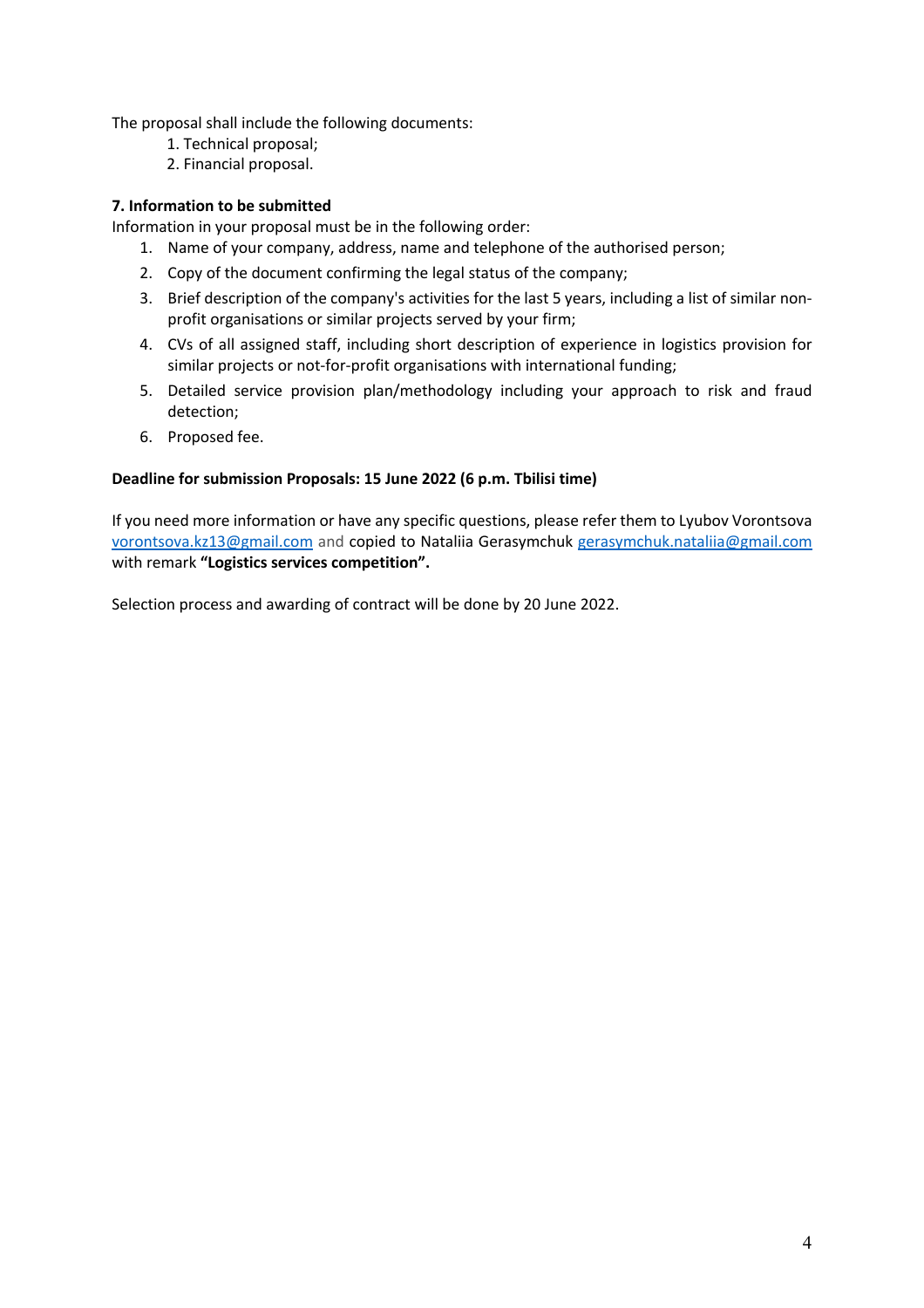# *Annex 2. Terms of Reference for provision of logistics services*

**Event Title:** EWNA General Assembly meeting **Country:** Georgia **Date:** 19-21 July, 2022 **Estimated number of participants:** 15

**Participants countries:** Armenia, Belarus, Estonia, Georgia, Kazakhstan, Kyrgyzstan, Moldova, Russia, Tajikistan, Ukraine, Uzbekistan.

## **1. Background**

EWNA General Assembly meeting is co-funded by three projects:

- 1. In 2021 five regional networks: the Eurasian Harm Reduction Association (EHRA), the Eurasian Coalition for Health, Rights, Gender and Sexual Diversity (ECOM), the Eurasian Women's Network on AIDS (EWNA), the Eurasian Union of Adolescents and Youth "Teenergizer" (Teenergizer), the Sex Workers' Rights Advocacy Network in Central, Eastern Europe and Central Asia (SWAN) under the leadership of EHRA submitted a proposal and got an approval for funding a new project named "Moving Together Towards Quality and Equality" supported by the Robert Carr Fund.
- 2. The Project "Meaningful participation of women in Global Fund processes in the EECA region" supported by the Regional Platform of the Community, Rights and Gender Strategic Initiative in EECA for 2021-2023, implemented by the Eurasian Harm Reduction Association (EHRA) with the financial support of the Global Fund to Fight AIDS, Tuberculosis and Malaria.
- 3. Eurasian Women's Network on AIDS (EWNA) is implementing partner of the United Nations Population Fund (UNFPA) for 2022–2025. UNFPA supports EWNA activity on capacity building according to EWNA strategic and operational plan.

### **2. General requirements:**

- Offered services must meet all quality requirements regardless of where they are provided.
- Tenderer must be ready to provide services countrywide according to logistic requests received from EWNA.
- Tenderer must be ready to handle logistic requests for at least 16 people per month and provide services according to them
- Tenderer must be ready to appoint a responsible manager for handling of each logistic request.
- Tenderer must be ready to use documents templates, meet all deadlines.
- Provision of services is accompanied by related services:
	- o constant support to EWNA staff and/or travelers by phone or emails during a period of service provision;
	- o elaboration of routes and service details for each logistic request;
	- o preparation of itinerary for every traveler
- Services shall be provided considering cost limits indicated in table A1. If no limits are defined for services in the above-mentioned tables, the limits may be stated in the logistic request by EWNA.
- Services shall be provided according to the scope and range, indicated in the logistic request.
- Services shall be provided in time. Services provided with delay will not be accepted and paid by EWNA.

### **3. Specific requirements for Services**

Specific requirements, depending on the type of services, are defined below.

### *3.1. Accommodation services*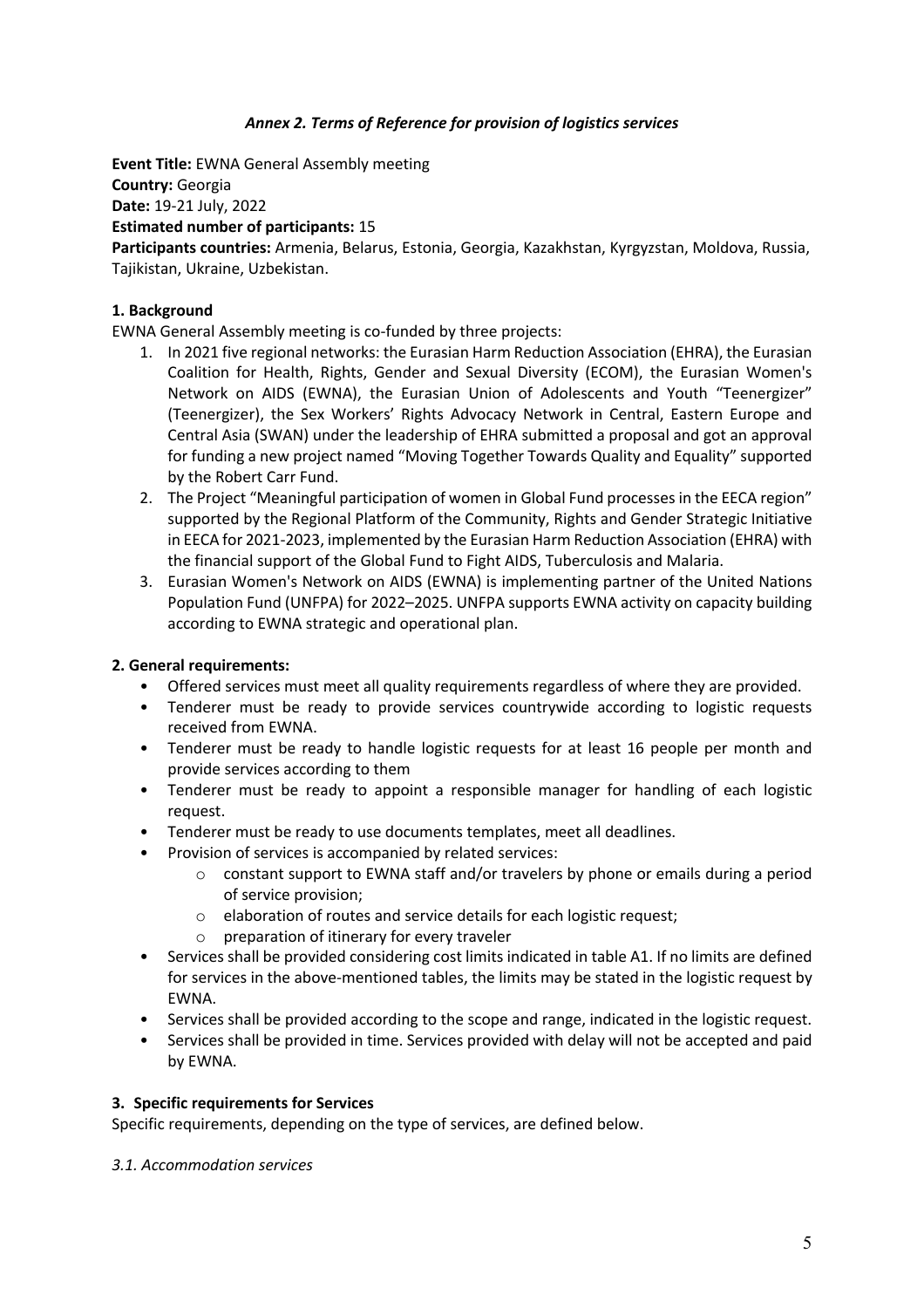Accommodation services refers to the provision of overnight accommodation in appropriately equipped rooms.

Minimum quality requirements for accommodation:

- one room per person, i.e. no shared rooms (unless otherwise stated in the logistics request);
- − availability of a single or double bed in the room;
- − the room has its own bathroom (shower or bath) and toilet;
- − availability of hot water in the bathroom;
- − presence of a window in the room;
- − availability of working heating (during the heating season) and air conditioning in the room;
- − availability of a set of bedding and bed linen: mattress and mattress pad, pillow, blanket, extra blanket, bed cover, sheet, duvet cover, pillowcase; at least 2 towels per guest;
- − clean rooms without a sharp unpleasant smell.

### Restrictions:

− bookings in motels and hotels for truckers is not allowed.

### *3.2. Transportation services by public transport*

Transportation services by public transport refers to booking and/or purchasing of tickets and their delivery to travelers.

Minimum quality requirements for transportation services by public transport:

- − travel by land transport not higher than 2nd class should be used (other options should be always agreed with EWNA before booking/purchasing);
- − only transport operators with appropriate license for passenger transportation services should be involved for services provision;
- − the fastest route with not more than 2 changes;
- − tickets booked/purchased should not include any additional services (as meals, drinks etc.). Bed linen in train tickets is an exemption;
- − any third-party commission for tickets buying services cannot be included in price of tickets.

If possible, following options should be chosen:

- − transport connection without night changes (24:00-05:00);
- − transport connection with no more than one change;
- − arrival to destination not later than 9 pm.

Other terms of transportation services by public transport provision:

- − Contractor (hereinafter Contractor refers to Successful Tenderer who will be contracted to provide services under this Tender) may communicate with a traveler on travel options;
- − all tickets available for online payment should be purchased;
- − if some tickets are not available for online payment, travelers may purchase them on their own. Contractor is encouraged to provide at least booking of such tickets.
- − if some tickets are not available for online payment or booking, Contractor should inform traveler about available travel options in the itinerary letter.

### *3.3. Transportation services by Transfer*

Transfer refers to transportation services provided by individual vehicle with a driver according to the ordered route, or car rental.

Minimum quality requirements for transportation services by transfer:

− only operators with appropriate license for passenger transportation services can be involved for services provision;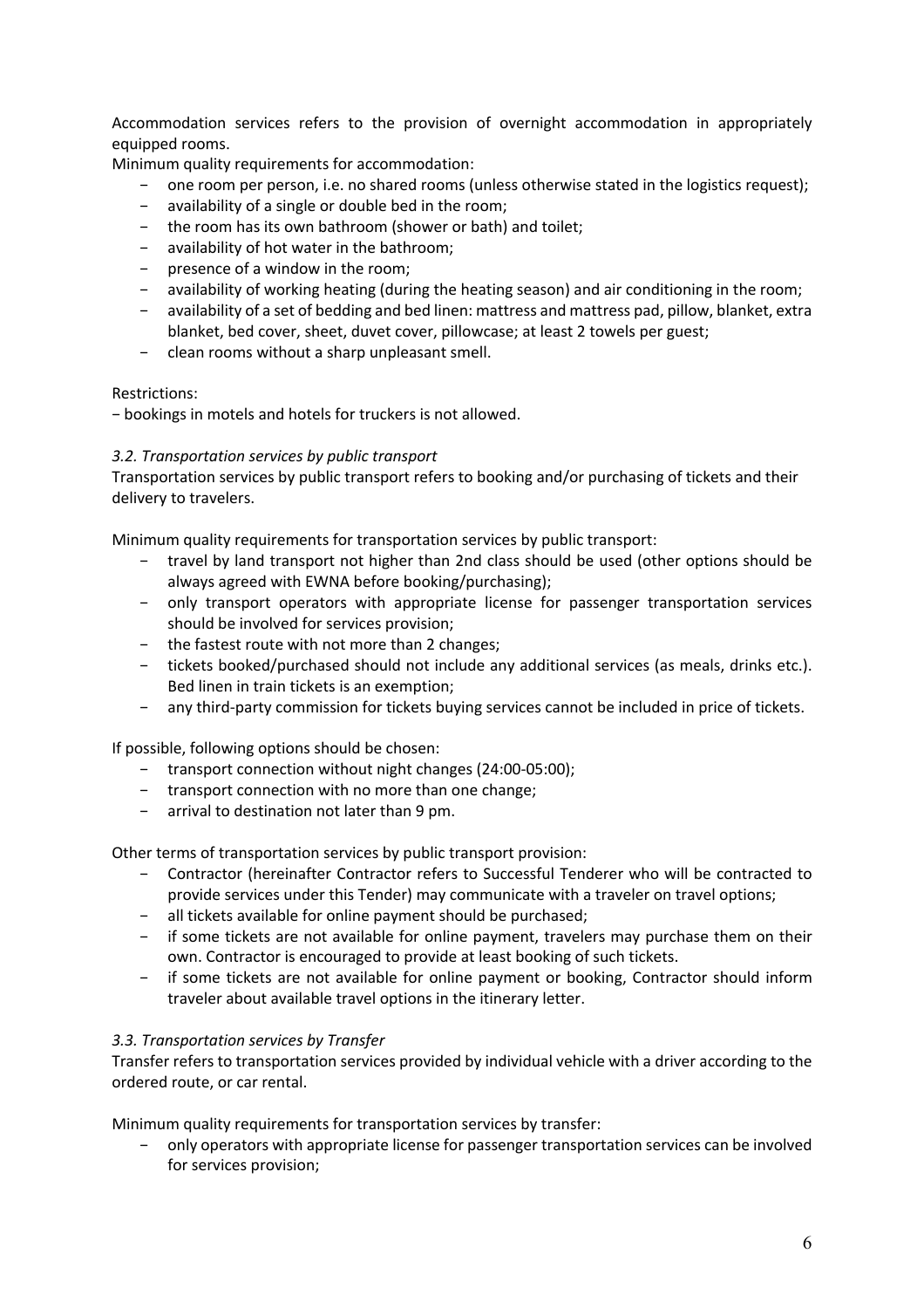- − only drivers with valid driver licenses and other relevant documents can be involved;
- − compulsory vehicle insurance and insurance of passengers in each vehicle must be valid during the period of service provision;
- − only properly functioned vehicles can be used;
- − vehicles shall be equipped with all necessary devices according to road rules and regulations of the country they will be used for travel;
- − vehicles shall have functioning seatbelts in all seats;
- − driver must wear seatbelt at all times when driving the car;
- − drivers shall never exceed the speed limit;
- − in case of technical malfunction of the vehicle another properly-functioned vehicle should be provided in the shortest period.

### *3.4. Catering services*

Catering services refer to organisation of lunch or/and coffee-breaks or/and dinners according to logistic request.

Minimum quality requirements for catering services:

- − only high-quality food products shall be used during catering;
- − fresh food and freshly prepared dishes shall be offered during catering;
- − all food provided during catering shall be produced, stored and served with observance of sanitary norms defined by the legislation;
- − lunch can be served in cafe or other catering facility or delivered in lunch-boxes;
- − menu for catering should be agreed with EWNA in advance (not later than 4 (four) days before start of event);
- − when possible, catering facility should be located no more than a 15-minute walk away from the place of training delivery;
- − the number of servings should correspond to the number of participants and trainers (according to logistic request);
- − lunch in catering facility should include: starter, salad, main course, drinks (juice / compote / tea / coffee);
- − lunch provided in lunch-boxes should include: salad, main course, drinks (juice / compote / tea / coffee);
- − coffee-break should include at least two types of dessert/snacks/fruits, tea / coffee and water;
- − during coffee-breaks and in case lunches are provided in lunch boxes, antiseptic for hands should be provided.

Requirements for the period when restriction and/or COVID-19 quarantine measures apply:

- − desserts and snacks should be provided in individual packing;
- − catering staff should wear face mask and have a sanitizer available during the whole time of catering;
- − catering staff should employ proper hand hygiene (washing hands regularly with hot water and soap);
- − safe distance between the catering representatives and the training participants should be ensured during catering (at least 1.5 meters);
- − other safety measures (to be identified by EWNA).

### *3.5. Provision of premises for event*

Provision of premises for event refers to rent of conference room or other premises according to the type of event.

Minimum quality requirements: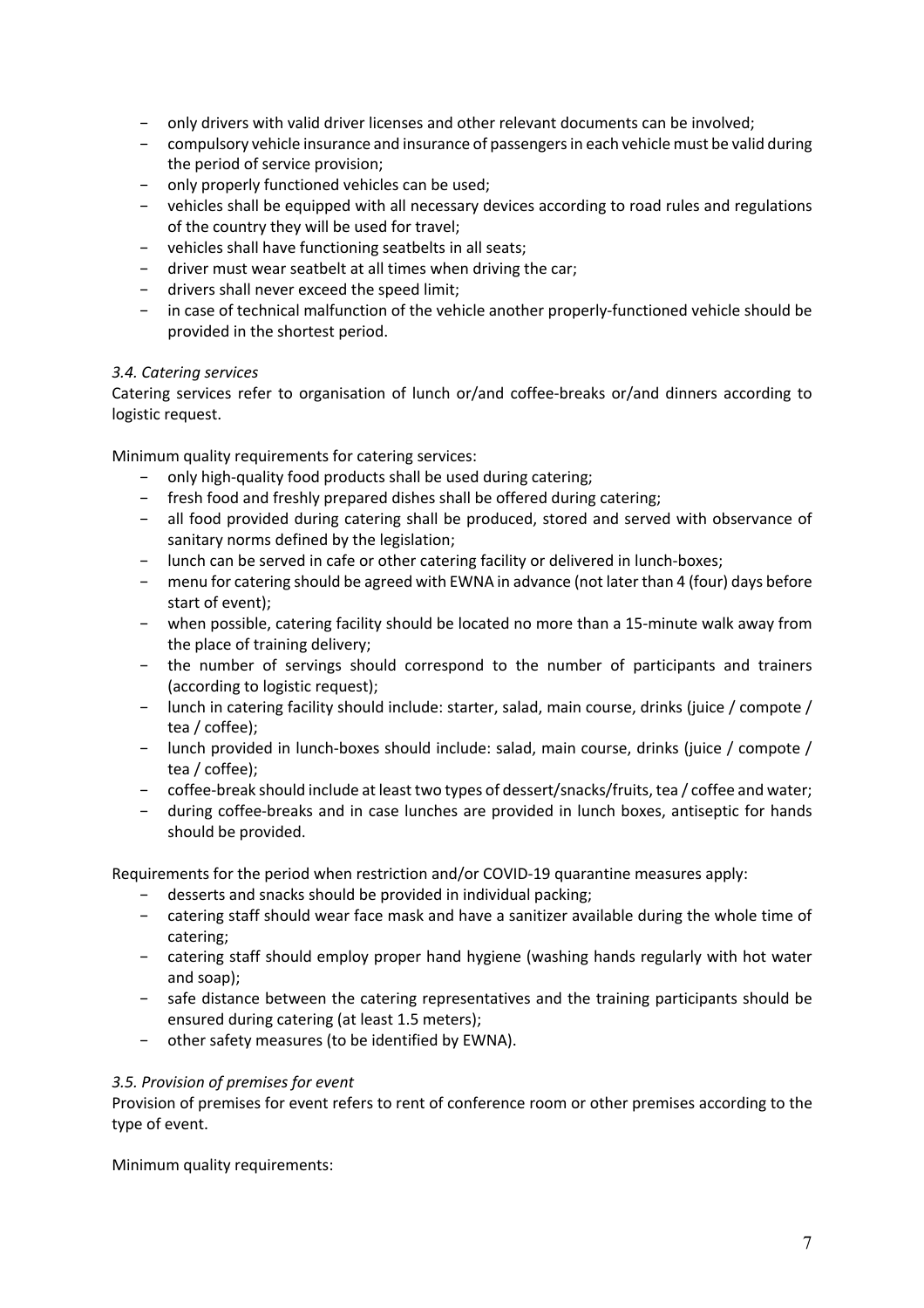- − premises should have enough space to ensure comfort and safe work of the number of people identified by the logistic request;
- − premises should have enough natural and / or lamplight;
- − premises should be equipped with furniture (chairs according to the number of participants), projector, screen, laptop, clicker, flipchart and flipchart paper, markers, and preferably with microphone and loudspeakers;
- − premises should have free Wi-Fi network with internet connection;
- premises should have specific place for coffee-breaks;
- − premises should be equipped with functioning heating and cooling equipment.

## **4. Business processes of services**

Logistic services are provided based on logistic request. Logistic requests are prepared for each single event, organized by EWNA. Process of logistic service provision foresees close communication between EWNA and Contractor. List and contacts of logistic specialists involved in service provision should be provided to EWNA after contract signature. Any changes of logistic specialists involved in service provision should be agreed with EWNA.

## **Stages of logistic service provision:**

- 1. Logistic request with a complete list of services to be provided is sent by EWNA not later than 25 (twenty-five) business days before service to be provided. Logistic request should include exhaustive data on scope, conditions and place of service provision.
- 2. Preliminary budget, menu (if applicable), draft of itinerary (if applicable) are sent to EWNA not later than 20 (twenty) business days before service to be provided. All the prices to be included to the preliminary budget should reflect the minimum prices available for the services.
- 3. During 2 (two) business days after preliminary budget with other documents are received, EWNA confirms or negotiates the budget and proposed services.
- 4. EWNA may change logistic request not later than 5 (five) business days before service is to be provided.
- 5. Final version of menu (if applicable) is sent to EWNA and/or traveler not later than 4 (four) business days before service to be provided.
- 6. Itinerary letter (if applicable) with all bookings, tickets etc., details of other services (if applicable) are sent to EWNA and/or traveler not later than 10 (ten) business days before service is to be provided.
- 7. Constant support is provided to EWNA and/or traveler during the service provision period.
- 8. Services could be prepaid against invoice within 10 (ten) business days before event dates in the amount not exceeding 25% of the contract value.
- 9. Invoice, act of acceptance of provided services, final budget with complete package of documents confirming service provision are provided to EWNA during 15 (fifteen) business days after services are provided/ event is finished.
- 10. EWNA reserves the right to check the quality and range of provided services in any possible way and neither to accept nor pay for services provided in violation of preliminary budget or/and quality criteria.
- 11. EWNA is checking documents provided by Contractor and either accepts services and signs the act of acceptance (in case complete package of documents is furnished, documents are without mistakes and reflect real services of proper quality provided) or provides reasonable refusal to accept services.
- 12. Services are paid against invoice within 15 (fifteen) business days after the act of acceptance is signed by EWNA.